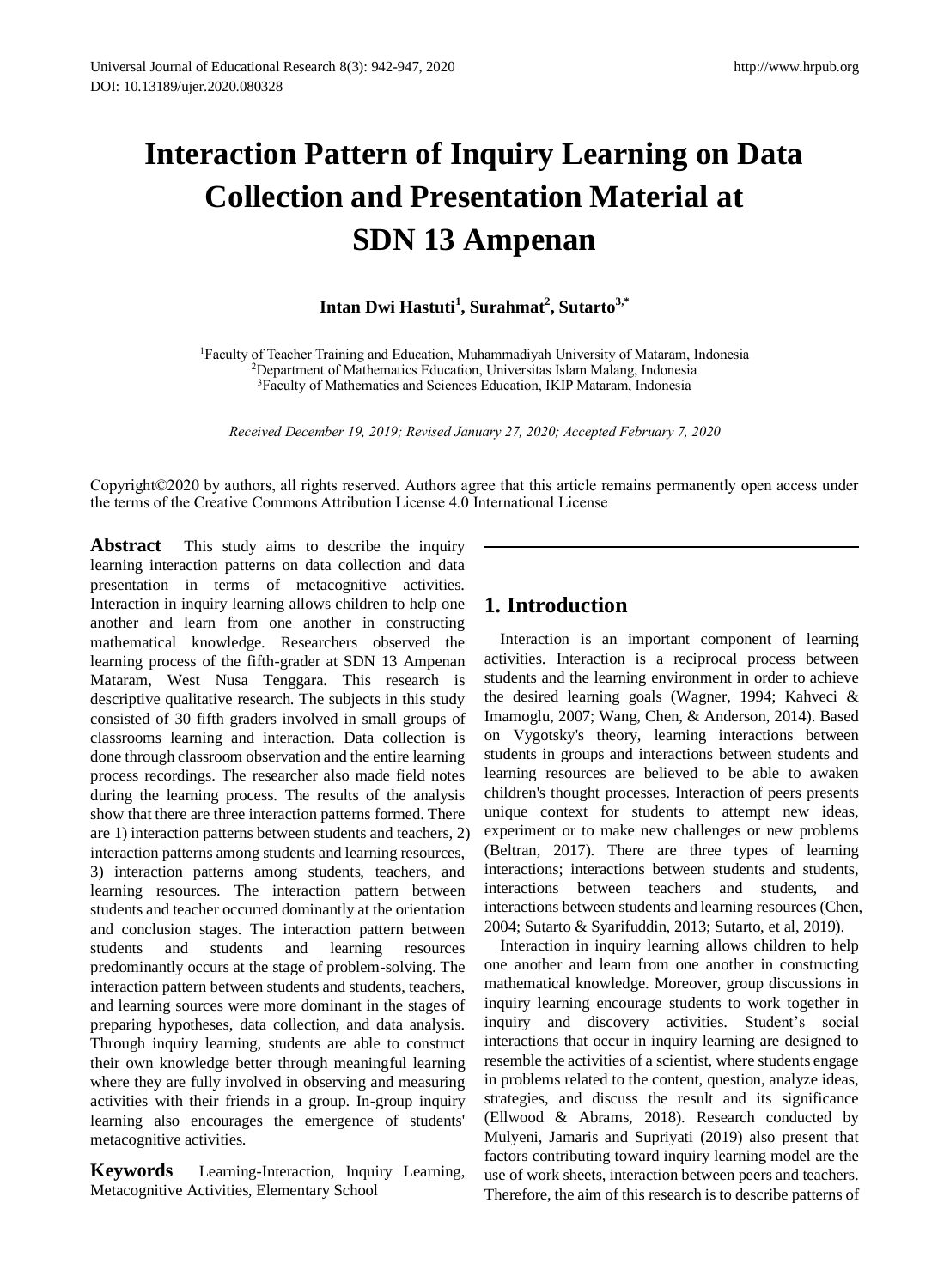interaction in inquiry model in encouraging the metacognitive skills of Elementary students. The description from the patterns of interaction in inquiry learning is able to be a reference in conducting research in metacognitive activity in learning. Student discussions in inquiry learning often have a cycle, in which students propose ideas, repeat them, explore and evaluate them (Elbers, 2003). This cyclic process allows many students to participate in discussions and to adjust what other students have found. The ideas introduced by some students are adopted and developed by others. The atmosphere of collaboration and mutual trust of each other will enable children to participate in the process of constructing mathematical knowledge. Students share ideas and evaluate each other's opinions expressed by their friends. The atmosphere of collaboration in inquiry learning will improve the quality of individual performance and allow children to present their ideas and comment on others' ideas freely.

Interaction in collaborative inquiry learning also encourages children's metacognitive activities. Hastuti et al. (2016;2020) explain that the influence of group discussions results in a shift in metacognitive activity, a condition in which students construct or rebuild their thinking in solving problems. There are three types of metacognitive activities; awareness, regulation, and metacognitive evaluation (Magiera & Zawojewski, 2011: 490). Social metacognition requires reciprocal relationships and the involvement of group members to solve problems together. Research conducted by Chiu and Kuo (2010) revealed that social metacognition has many benefits, one of which is to encourage the emergence of a reciprocal scaffold.

Metacognitive activities become the main goal of learning activities. The learning process that emphasizes the ability to think metacognitive now is not only involved in middle and high school students. Tarrant & Holt (2017) in his book explains how to develop a metacognitive approach in elementary school students. Children will have metacognitive abilities if they have been accustomed to engaging in metacognitive activities starting from the lower class. Even the Minister of Education and Culture Regulation No. 20 Year 2016 explains that the metacognitive aspect is an important component in the standard of graduate competence of basic education.

Based on the theoretical background states that metacognitive aspects become one of the important components in the standard of graduate competence of basic education, the researchers consider it is very important to describe the patterns of inquiry learning interaction based on metacognitive activities both in classical and in group learning processes. An inquiry is chosen based on model development. This is in line with Arends' statement (2012) that inquiry learning is a learning model that aims to create how students think where metacognitive thinking is included. In addition, there is still very little research involving the classroom learning process that focuses on students' social interactions in the

inquiry learning model (Ellwood & Abrams, 2018). Therefore, the aim of this research is to describe patterns of interaction in inquiry model in encouraging the metacognitive skills of Elementary students. The description from the patterns of interaction in inquiry learning is able to be a reference in conducting research in metacognitive activity in learning. If the interaction patterns of inquiry learning in terms of metacognitive activities can be clearly described, this will be a source of reference for teachers in developing learning plans that can enhance students' metacognitive activities.

## **2. Materials and Methods**

#### **2.1. Research Design**

This research is descriptive qualitative research. The subjects in this study were 30 students of fifth-graders at SDN 13 Ampenan, West Nusa Tenggara with heterogeneous abilities. The researcher observed the teacher's activities in class when implementing the inquiry-based learning lesson plan that the researcher has prepared in the data collection and presentation. Observations were made through video recording during the learning process of collecting and presenting data using three cameras. The first camera focuses on the teacher, the second camera focuses on groups, and the third camera focuses on the classroom. Next, the researcher analyzes the pattern of inquiry-based learning interactions in terms of the students' metacognitive activities. In addition to the lesson plan, the instrument used was an inquiry-based student worksheet on data collection and presentation material.

#### **2.2. Research Instrument**

The instruments used in this study consisted of an inquiry-based lesson plan on data collection and presentation material, inquiry-based student worksheets, and field notes.

#### **2.3. Data Analysis**

After the data is collected, the researcher conducted a qualitative analysis that refers to the interactive analysis technique adopted from Miles & Huberman (1994). The technique consists of data collection, data reduction, data presentation, and drawing conclusions. The results of data analysis are presented using descriptive qualitative methods to describe the interaction patterns of inquiry learning.

#### **2.4. Discussion**

The results of this study will be described based on the stages of the inquiry learning model that consist of 1)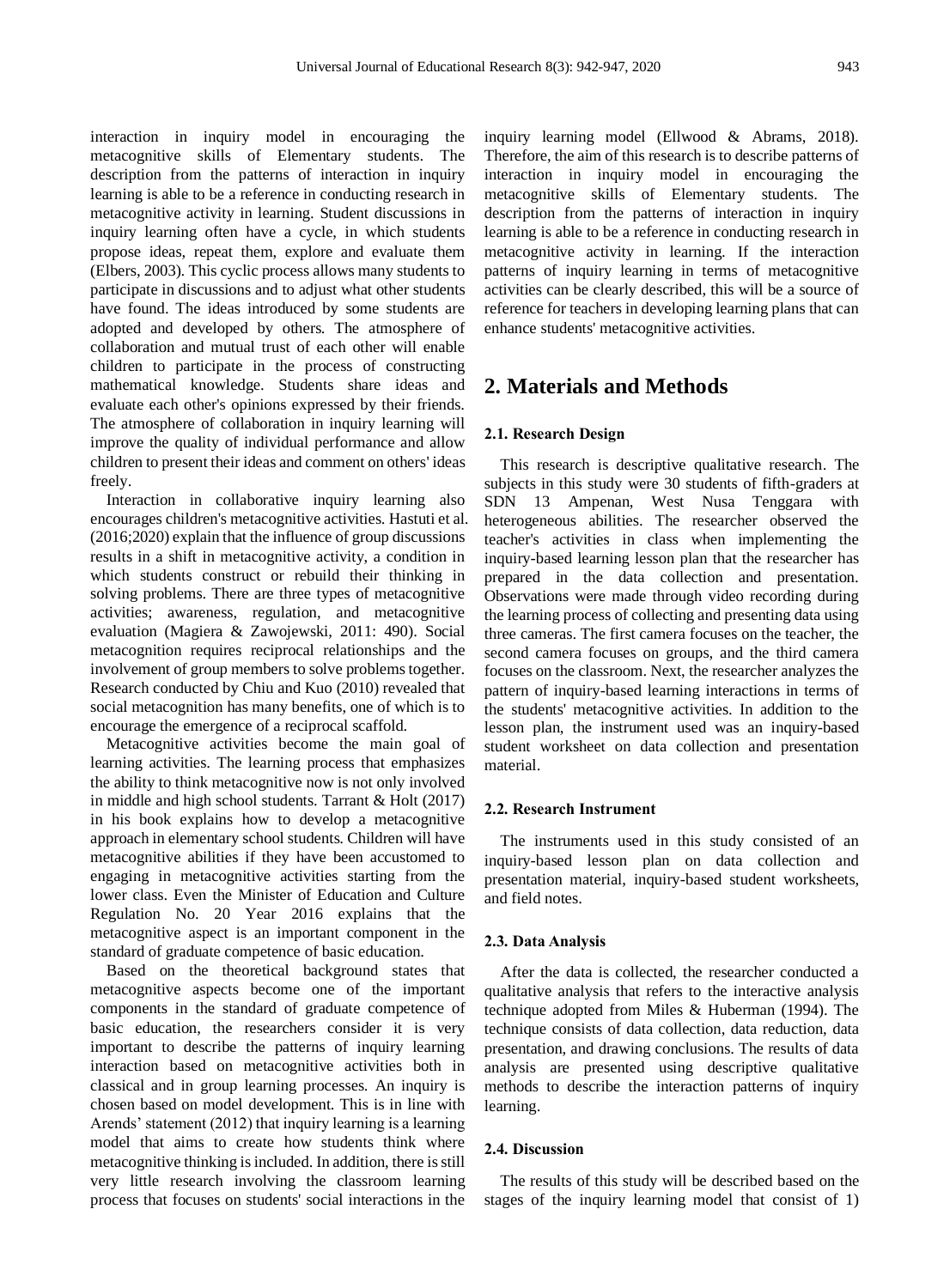orienting, 2) presenting problems, 3) formulating hypotheses, 4) collecting data, 5) analyzing data, and 6) concluding. Next, a description of the inquiry learning interaction pattern at each stage will be described further. In the orientation stage, the teacher began the class with greetings and asked one of the students to lead the prayer. Before starting the lesson, the teacher did the apperception, associating the material to be studied with the previous material that is about presenting data in the form of bar charts in like what they have learned in the fourth grade. At this stage, the teacher needs to stimulate students' curiosity about the topic of collecting and presenting data through the implementation in daily life such as quick counts in the election and to find out how many students have passed the minimum criteria. Before discussing the topic, students receive information about the basic competencies and learning objectives to be achieved, the scope of the material, the learning steps, and the stages of the inquiry learning method. The interaction that occurs in the orientation stage is the interaction between students and teachers where the activity of preparing students physically and psychologically through apperception can also encourage the emergence of metacognitive activities. Elbers (2003) also states that interaction in classroom learning encourages the reflection process.



S 4: Student 4 ,T: Teacher

**Figure 1.** Interaction Pattern between Student and Teacher

At the problem-solving stage, students were given problems to collect all data related to body weight, height, shoe size, and age of all students in class VA. Classes were divided into four groups and students were asked to collect and present data about weight, height, age, and shoe size. Next, students were asked to work in a group of three or four. After the grouping was done, the teacher asked them to study the data collection and presentation materials in groups in their mathematics books. Group one's duty was to collect the weight data of its members. Group two's duty was to collect age data from its members. Group three's duty was collecting shoe size data from its members. Group

four's duty was collecting height data from its members. The teacher asked the students to work with their groups first. In line with research conducted by Ellwood & Abrams (2018), student interactions especially in-group discussions will provide mutual feedback and increase student's motivation and achievement results. At this stage, the formed interaction pattern is the interaction pattern among students and learning resources.



S<sub>2</sub>: Student 2, R: Regulation S 3 : Student 3, E: Evaluation S 4: Student 4, LM: Learning Material

**Figure 2.** Interaction Pattern Among Students and Learning Resources

At the developing hypotheses stage, there were lots of questioning activities arose among group members, such as asking about how to know, to collect data and to present weight, height, shoe size, and age data from all students in class VA effectively. Students could ask their classmates or even their teacher. After questioning activity, students will make hypotheses about how to collect data on body weight, age, shoe size, and height. The interaction that occurs at this stage is the interaction between students and students, students with learning resources (textbooks, media and measuring instruments), and students with teachers, in which these interactions encourage the emergence of metacognitive activities. Metacognitive activities arose as students learned to question and evaluate the opinions of peers in groups. In line with Chiu & Kuo's research (2010), social metacognition in group discussions can construct students' knowledge and strategies so that they can help students learn and evaluate strategies. Moment of structured learning through peer interaction is able to occur in various tasks finished collaboratively (Kibler, 2017). Hypotheses made by students including data collection on body weight and height were collected by measuring techniques using scales and data on age and shoe size were collected through interviews. Student social interactions that occur in inquiry learning, such as engagement in discussion, questioning, and analyzing ideas will increase motivation and critical thinking (Ellwood & Abrams, 2018). Research conducted by Mulyeni, Jamaris and Supriyati (2019) also present that factors contributing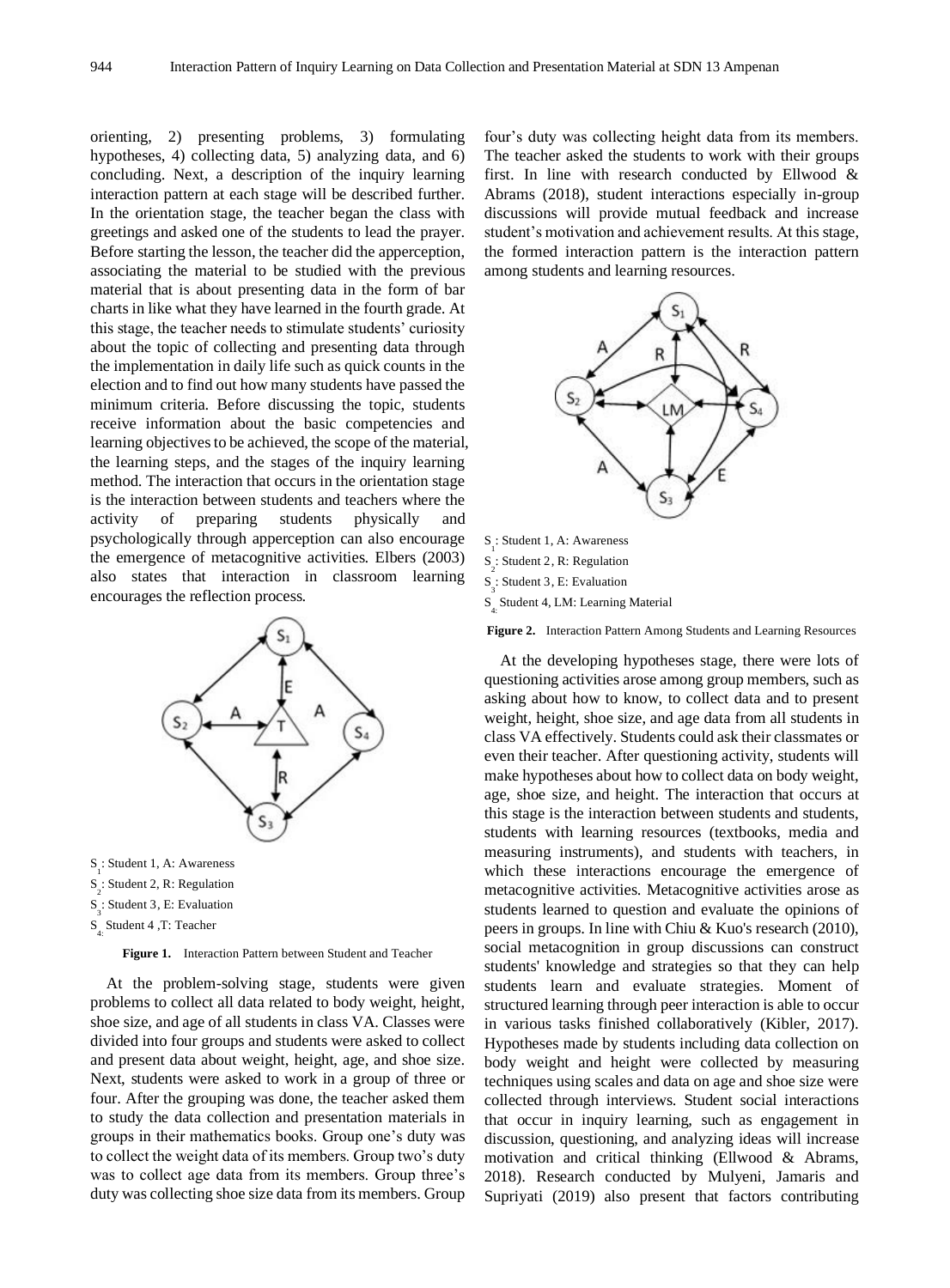toward inquiry learning model are the use of work sheets, interaction between peers and teachers..

**Figure 3.** Students' Activity in Data Collection and Data Presentation

Then at the data collection stage, members of group one started collecting weight data by measuring the weight of each group member and then write down the results. Members of group two began collecting age data by conducting interviews with each member and then taking notes. Group three members started collecting shoe size data by interviewing each member and write down the results. Group four members started collecting height data by measuring the height of each member using a height meter and then record it. During the observation of this activity, it was found that there were some difficulties experienced by the group, for example, group one had difficulty reading numbers in the scales and group four had difficulty using the height meter. The rest, children are enthusiastic about this activity and when they found difficulties, they asked the teacher. The students overcame these difficulties by asking the teacher. Based on observations and interviews, children are more enthusiastic to learn because they feel they were involved more in measuring and interviewing peers. The interaction that occurs at this stage is the interaction between students and students, students with learning resources (textbooks, media and measuring instruments), and students with teachers, where these interactions encourage the emergence of metacognitive activities. In line with Elbers'

(2003) findings, interactions in inquiry learning will stimulate children to construct mathematical knowledge and encourage children to do the reflection process.



S : Student 1, A: Awareness  $S_2^1$ : Student 2, R: Metacognitive Regulation S 3 : Student 3, E: Metacognitive Evaluation S 4: Student 4, T: Teacher LM: Learning Material

**Figure 4.** Interaction Pattern between Students and Students, Teachers, and Learning Resources

Then in the data analysis stage, students began to group, organize and present data. At this stage, children found it difficult to present the data because children were more likely to ask the teacher than to read data presentation material from their textbooks and most of them forget the data presentation material in the form of diagrams like what they have learned in the fourth grade. At this stage, the assistance provided by the teacher is very important so that students could present data accurately and properly. However, this assistance was only a directive that did not directly give students the correct answer. Interactions that occur at this stage were interactions between students and students, students with learning resources, and students with their teachers, where this interaction encouraged the emergence of metacognitive activities. From the findings, the group presented data in the form of tables, bar charts, line charts, and pictograms. There was group two presented the height data in tabular form improperly so that it caused them to present it in the form of a bar chart incorrectly as well. The following are the initial results of their work before being revised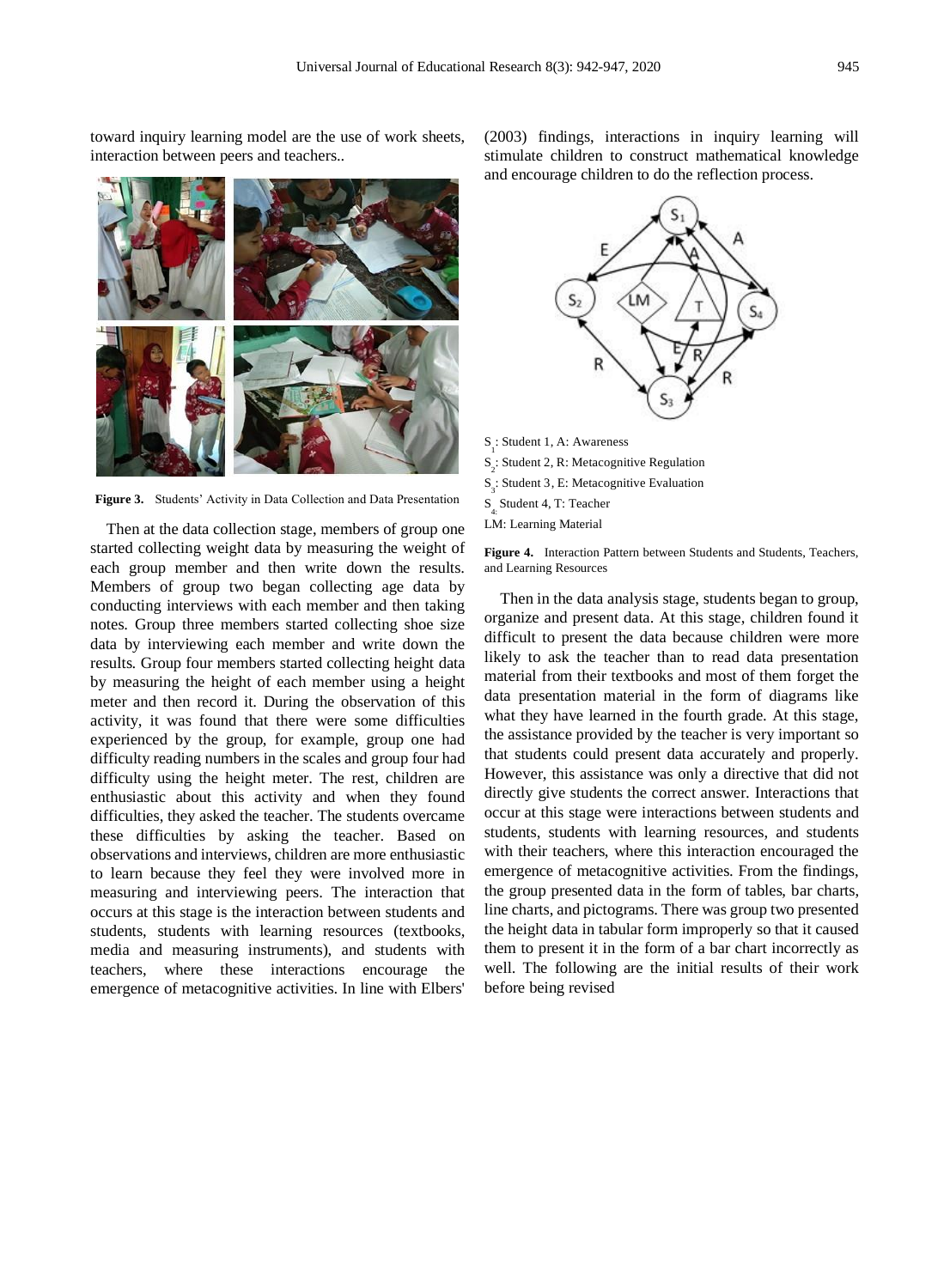

**Figure 5.** Results of Students' Work Before Revision



**Figure 6.** Results of Students' Work After Revision

Furthermore, there was input from one of the group members that the work results in Figure 5 were not quite right so they revised it again as shown in Figure 6.

In this case, the student was engaged in metacognitive activities, where he re-evaluated and rethinking the input from his friends then he changed his initial answer. This is in line with research done by Hurme, Marenluoto, & Jarvela (2009) that metacognition arises more when it occurs in group discussions where one group member contributes and influences other members so that other members in the group respond and develop it.

After students recorded their findings, they present their results. In that presentation, there was something unique explained by group three. They presented shoe size data only in the form of tables, bar charts, and pictograms and did not present it in the form of line charts. Their reason was that shoe size data from friends in their group did not reflect growth or development over time. During group presentations, the teacher also provided questions to check student understanding, such as; who has the biggest shoe size in group three, who is the oldest in group two, who is

the heaviest in group one, and who is the highest in group four? Students answered those questions correctly. This means students have already understood that the data presented will make it easier for us to know who is the tallest, the heaviest, and the youngest.

At the conclusion stage, students concluded that data collection could be done in two ways, which are by interviewing and by direct observing (measurement). Weight data could be done by direct observation, age data could be obtained from interviews, shoe size data could be gained from interviews, and height data can be collected from direct observations or measurements. Then in the reflection stage, students made a summary of the material that has been studied in their notebooks. At this reflection stage, students were also asked to describe the difficulties encountered and how to overcome them. Most students revealed that they had difficulty in using the height meter and read numbers on the weight scales since they did not know yet the proper procedure to use them. After given direction from the teacher, they knew how to use the height meter and weight scale properly.